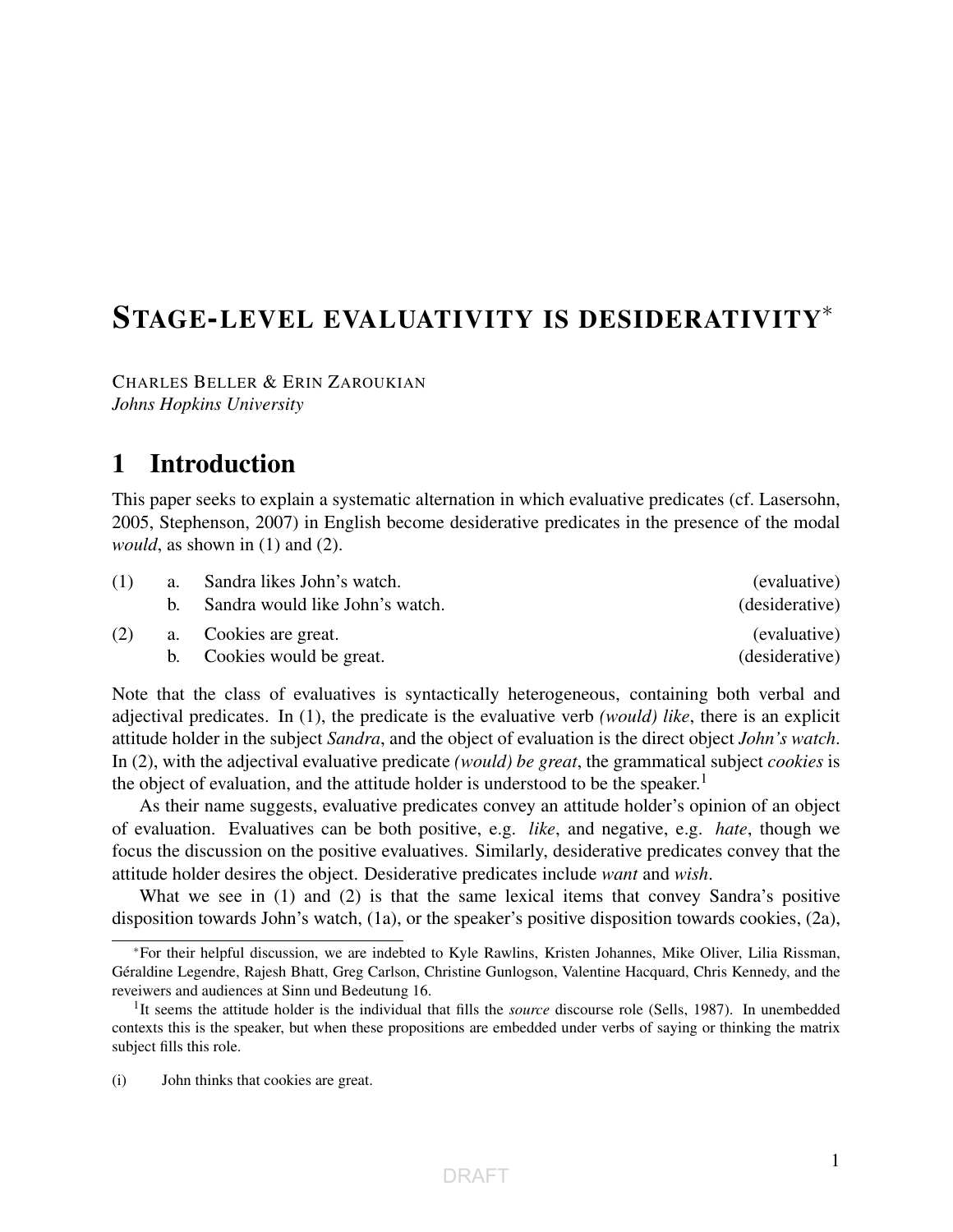combine with the modal *would* to convey that Sandra desires John's watch, (2a), and that the speaker desires cookies, (2b).

In what follows we show that this alternation conditioned on the modal auxiliary encompasses not only the noted change in meaning from evaluative to desiderative, but also differences in complement selection. As an aid to exposition, these aspects of the alternation will be summarized throughout this paper in a running table, (3).

(3) Evaluative/desiderative summary 1

| predicate: | like                              | would like | want   |
|------------|-----------------------------------|------------|--------|
|            | 1. conveys $\parallel$ evaluation | desire     | desire |

One important aspect of the alternation is that, while the evaluatives are individual-level predicates, the desideratives are stage-level. This distinction, we argue, is crucial. Our analysis derives desiderativity from a specific segmenting of the temporal extent of evaluative predicates, that is: Desiderativity results when an evaluative is stage level.

Next, we look in turn at complement selection, a recent analysis of the desiderative predicate *want* due to Villalta (2008), the generic properties of evaluatives, and a compositional analysis of evaluatives with and without the modal *would*.

### 2 Complements

Evaluative predicates can take a range of complements including nominals, gerundives, infinitival clauses, ECM-clauses, *that*-clauses, and *for*-clauses. Examples of these complement types are shown in  $(4)-(8)$ .

- (4) Nominals:
	- a. Sandra likes cookies.
	- b. Apples are amazing. $2$
- (5) Gerundives:
	- a. David enjoys going to the store.
	- b. Skydiving is exhilarating.
- (6) Infinitival clauses:
	- a. Julian hates to say goodbye.
	- b. It's fun to ride rollercoasters.
- (7) ECM-clauses (Acc+Inf):<sup>3</sup>
	- a. Rachel likes Sandra to cook dinner.

b. \*

(8) *That*-clauses:

<sup>3</sup>This complement type is restricted to certain verbal evaluatives. The adjectival construction is not an ECM construction, cf. *\*It's great Sandra to cook dinner.*

<sup>2</sup>Some implicit attitude holder constructions allow or even require dummy subjects, cf. \**It's amazing apples*, #*It's exhilarating skydiving*, ?*To ride rollercoasters is fun*, #*That you came is great*. When a dummy subject is used, this appears to be a consequence of prosodic weight.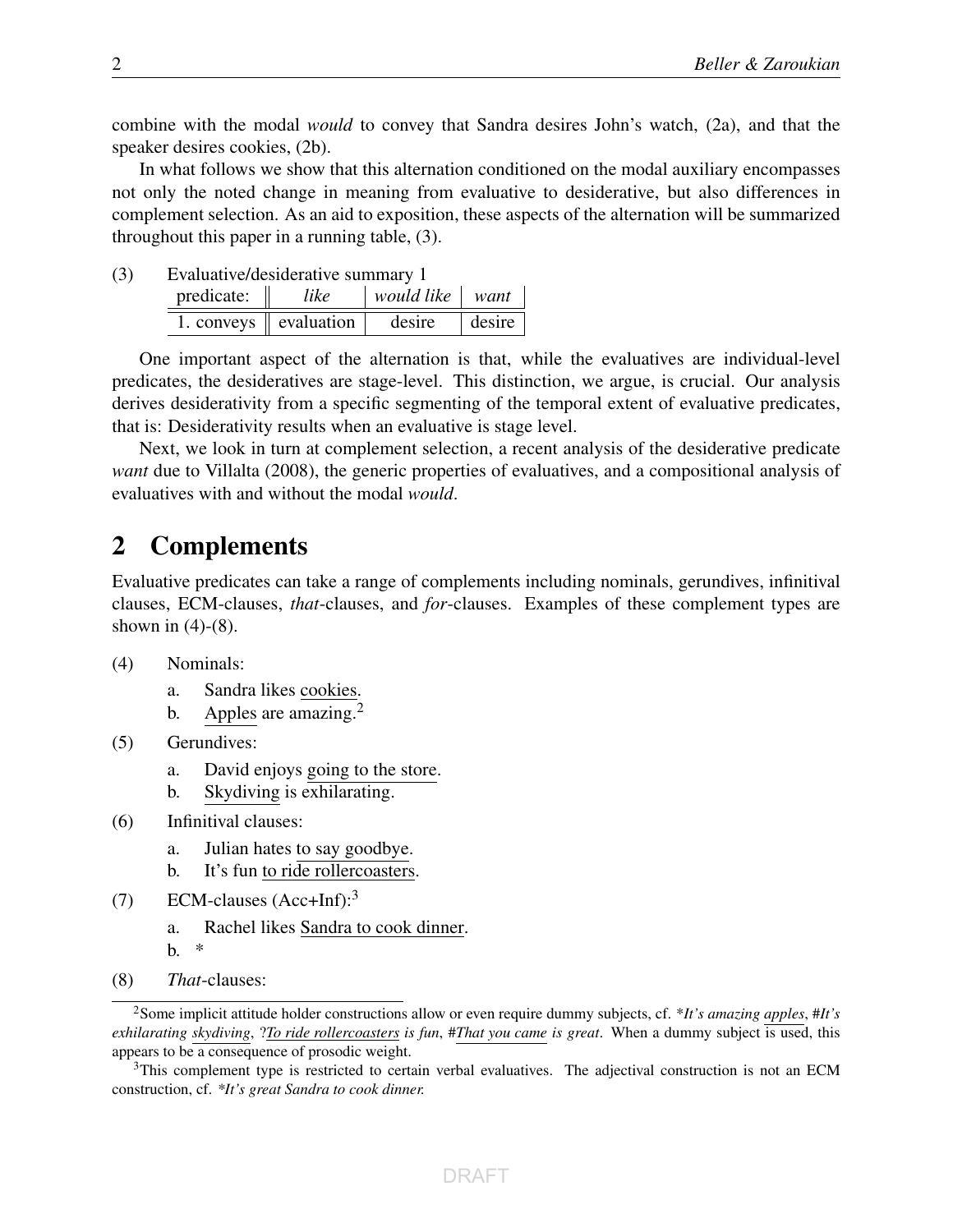- a. Lisa likes that you came.
- b. It's great that you came.
- (9) *For*-clauses:
	- a. ?Kelly likes for Pearl Jam to play in Baltimore.
	- b. Kelly is enthusiastic for Pearl Jam to play in Baltimore.

Desideratives take a more restricted range of complements. In particular, they are infelicitous with gerundives, (11), and *that*-clauses, (14), and to a lesser extent *for*-clauses, (15).

- (10) Nominals:
	- a. John wants cookies.
	- b. John would like cookies.
- (11) Gerundives:
	- a. # David wants going to the store.
	- b. # David would like going to the store.
- (12) Infinitival clauses:
	- a. Julian wants to say goodbye.
	- b. Julian would like to say goodbye.
- $(13)$  ECM  $(Acc+Inf)$ :
	- a. Rachel wants Sandra to cook dinner.
	- b. Rachel would like Sandra to cook dinner.
- (14) *That*-clauses:
	- a. # Lisa wants that you will come.
	- b. # Lisa would like that you will come.
- (15) *For*-clauses:
	- a. ??Kelly wants for Pearl Jam to play in Baltimore.
	- b. ??Kelly would like for Pearl Jam to play in Baltimore.

In terms of selectional properties, it is clear from the examples in (10)-(15) that an evaluative in combination with *would* behaves like a lexical desiderative.

Note that in cases like (11b) and (14b) where the complement type is infelicitous, a counterfactual reading of the modal is prominent. This can be clearly distinguished from the desiderative reading by the felicity of a conditional continuation, (16). When followed by *please*, only a desiderative reading is available, (17). Keep in mind that this paper is only concerned with the desiderative readings of these sentences.

- (16) David would like going to the store if he didn't have to worry about parking.
- (17) a. #David would like going to the store, please.
	- b. Julian would like to say goodbye, please.

In this paper we limit our focus to the gerundive examples and the contrast in acceptability for gerundive complements. Recall from (5) and (11) that these are perfectly acceptable with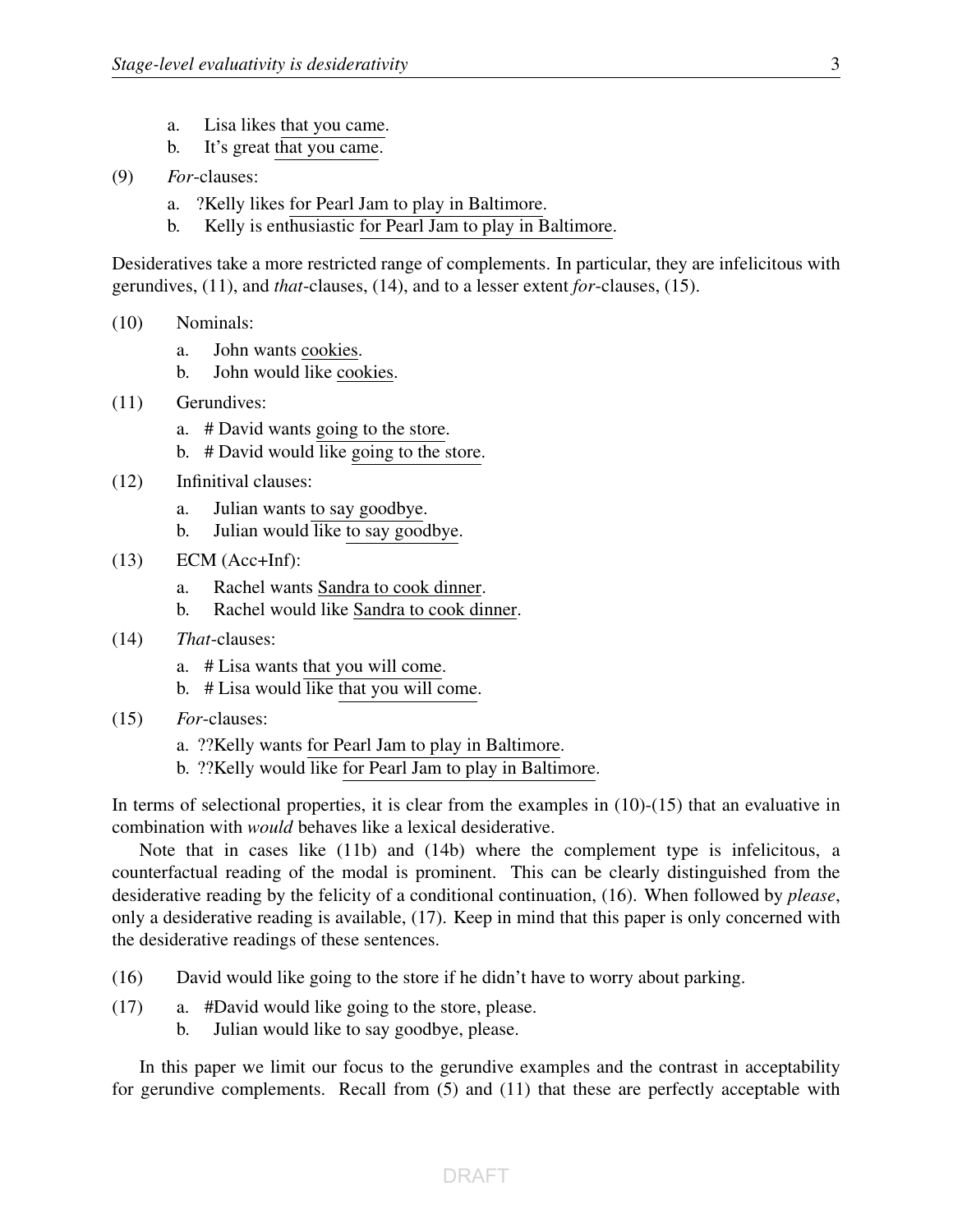evaluative predicates, but are generally infelicitous with desiderative predicates.<sup>4</sup> The table in (18) shows the running summary with the addition of these gerundive facts.

| predicate    | like       | would like | want   |
|--------------|------------|------------|--------|
| 1. conveys   | evaluation | desire     | desire |
| 2. gerundive | ves        | no         | no     |

The apparent variety in the syntax of complement types for evaluatives and desideratives may not be reflected in semantic variety. A step in this direction is taken in Schwarz (2008)'s partition of intentional transitive verbs (ITVs) into a *look-for*-class and a *need* class. The former, he treats as selecting for a property (cf. Zimmermann, 1993). The latter, he argues, selects a proposition.

The lexical desiderative *want* is a member of this second class, selecting a proposition. Infinitival complements like *I want to read a book*, which have been the focus of analyses of *want* as an attitude predicate (Heim, 1992, von Fintel, 1999, Villalta, 2008), are transparent encodings of propositions. For nominal complements like *I want a book*, we follow Schwarz in positing covert clausal material in the form of a HAVE-clause.

Schwarz points out that surface nominal complements of verbs in this class show attachment ambiguities. One such ambiguity is evident when *want* is modified by an adverbial, as in (19). On one reading, paraphrased in (19a), the adverbial modifies a *wanting* event. On a second reading, shown in (19b), the adverbial modifies an embedded *having* event.

(19) Greta wanted a beer before dinner.

- a. There was a time before dinner at which Greta wanted a beer.
- b. Greta's desire is to have a beer before dinner.

On Schwarz's account these readings correspond to the structures shown in (20).

| (20) | Greta [wanted [PRO HAVE a beer] before dinner] | (high attachment) |
|------|------------------------------------------------|-------------------|
|      | Greta wanted [[PRO HAVE a beer] before dinner] | (low attachment)  |

Other verbs, even ITVs in the *look-for* class, lack this ambiguity, (21)- (22).

(21) Greta drank a beer before dinner.

a. only: There was a time before dinner at which Greta drank a beer.

- (22) Greta looked for a beer before dinner.
	- a. only: There was a time before dinner at which Greta looked for a beer.

*Would like* shows the same ambiguity in these contexts as *want*. Bare evaluative *like*, however, does not. We can see this parallel between *want* and *would like* in (23) and (24), where the adverbial *too* can attach either high or low. Its presupposition can be satisfied either by a matching *want/would like* or by a matching *have*.

<sup>4</sup>An exception to this generalization is the case of gerundives that act as names, e.g. *I want vacuuming, but you can have it so long as I don't get stuck with cleaning the garage.*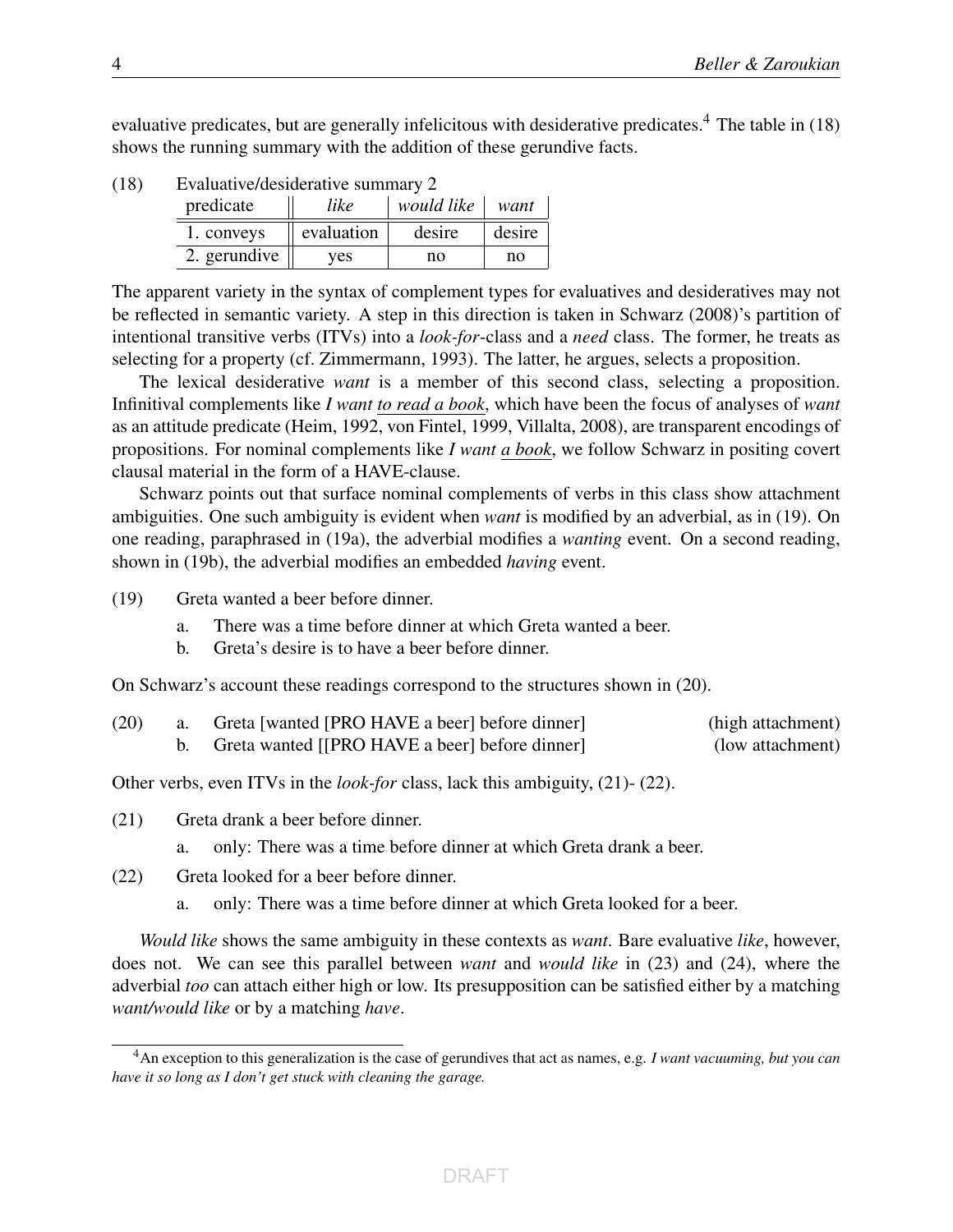| (23) | a.            | John wants a beer, and Greta wants one too.<br>Greta [[wants PRO HAVE one] too]                         | (high)          |
|------|---------------|---------------------------------------------------------------------------------------------------------|-----------------|
|      | $b_{1}$       | John has a beer, and Greta wants one too.<br>Greta wants PRO [[HAVE one] too]                           | (low)           |
| (24) | a.<br>$b_{1}$ | John would like a beer, and Greta would like one too.<br>John has a beer, and Greta would like one too. | (high)<br>(low) |

Low attachment of *too* is not available with the evaluative *like*, as seen in  $(25)^5$ .

(25) #John has a beer, and Greta likes one too.

We represent this distinction in our running summary with the label *low attachment*. We turn, in the next section, to the lexical desiderative *want*.

| $-$ , we wave , we want to well as a contract war , |            |                    |        |  |
|-----------------------------------------------------|------------|--------------------|--------|--|
| predicate                                           | like       | would like<br>want |        |  |
| 1. conveys                                          | evaluation | desire             | desire |  |
| 2. gerundive                                        | ves        | no                 | no     |  |
| 3. low attachment                                   | no         | ves                | ves    |  |

(26) Evaluative/desiderative summary 3

### 3 Desideratives

Here we examine *want* with the aim of characterizing the *would*-desideratives (e.g. *would like*) as more-or-less equivalent to lexical desideratives (e.g. *want*). Specifically, both *would*-desideratives and lexical desideratives entail a preference for their complement to some set of alternatives (Heim 1992, Villalta 2008 inter alia). We call this the *Strict Preference Condition*, or SPC.

(27) Strict Preference Condition (SPC): minimal extensions of the present situation (i.e. the situation assumed to hold at the time of utterance) that include the object of evaluation will be, in the view of the attitude holder, strictly preferable to all contextually available alternatives.6

We take the SPC to be the core of the desiderative meaning; it is this that *want* and *would like* require, which bare *like* does not. In light of this, we will rephrase 1. in the summary tables in terms of adherence to the SPC.

<sup>5</sup>Perhaps surprisingly, *Greta likes a cookie before dinner* is felicitous and unambiguously has the second reading: Greta likes [[HAVE a cookie] before dinner]. *Like* appears to allow covert small HAVE-clauses in the presence of a temporal adverbial. This is presumably tied to *like*'s status as a lexical stative and the infelicity of lexical statives with temporal adverbials (cf. *Greta knows Dutch after dinner*). See Zaroukian and Beller (in press) for further discussion.

<sup>6</sup>This pertains to positive cases (*like*, *love*, etc.), which are what we focus on here. For negative cases (*hate*, *abhor*, etc.), preferences are reversed.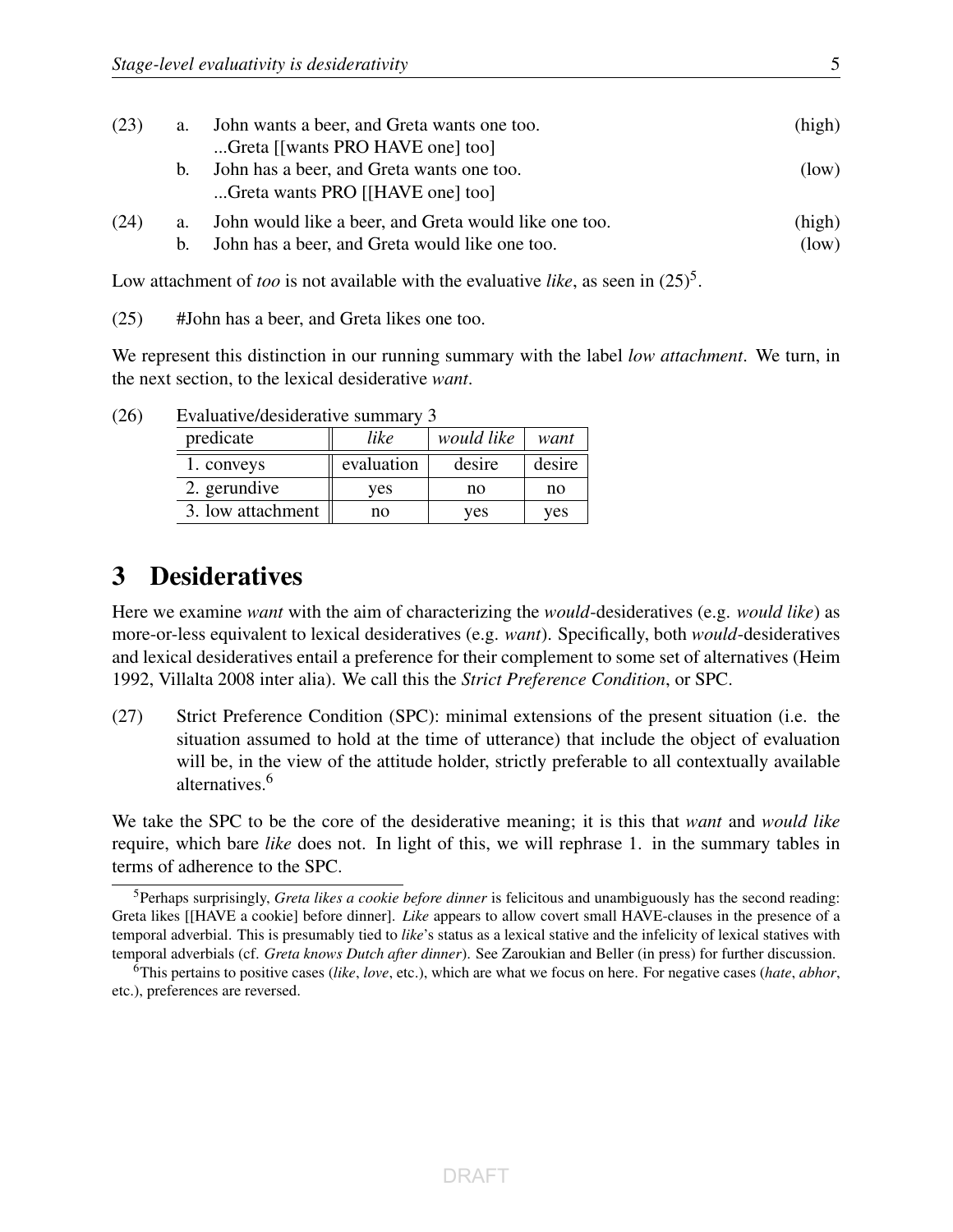| $E$ vaniaity $C$ desnuerative summaty $\pm$ |               |            |            |
|---------------------------------------------|---------------|------------|------------|
| predicate                                   | like          | would like | want       |
| 1. conveys SPC                              | evaluation no | desire yes | desire yes |
| 2. gerundive                                | ves           | no         | no         |
| 3. low attachment                           | no            | ves        | ves        |

(28) Evaluative/desiderative summary 4

The lexical predicate (e.g. *like* in *would like*, *be great* in *would be great*) provides justification for the preference. For example, (29) conveys that a cookie is preferred due to the speaker's positive disposition toward them, while in (30) the a pen is preferred due to its utility, and in (31) an apology is preferred due to its fairness in the given situation.

- (29) A cookie would be great.
- (30) A pen would be useful.
- (31) An apology would be fair.

This characterization is similar to that of subjunctive-selecting verbs given in Villalta (2008). On her account, certain verbs (like *want*) select a degree head  $\mathcal{O}_C$  that imposes a comparison with alternatives, (32).

(32) 
$$
\llbracket \emptyset_C \rrbracket^g = \lambda P_{\langle d, \langle st, \langle e, \langle st \rangle \rangle \rangle} \cdot \lambda p. \lambda x. \lambda w. \forall q : q \neq p \& q \in g(C):
$$

$$
max(\lambda d. P(d)(p)(x)(w)) > max(\lambda d'. P(d')(q)(x)(w))
$$

 $\llbracket \emptyset_{\text{C}} \rrbracket$  takes a gradable attitude predicate *P*, a proposition *p*, an individual *x*, and a world *w*, and it returns true if, for all contextually determined alternative propositions *q*, the degree *d* to which *x* holds *P* toward *p* in *w* is greater than the degree  $d'$  to which *x* holds *P* toward *q*. In this comparison, /0C encodes the SPC. The lexical predicate specifies the scale of the comparison, e.g. *want* specifies a scale of desirability, (33).

(33) 
$$
\llbracket \emptyset_C\text{-want} \rrbracket^g = \lambda p.\lambda x.\lambda w.\forall q : q \neq p \& q \in g(C)
$$

$$
max(\lambda d.d\text{esirable}(d)(p)(x)(w) > max(\lambda d'.\text{desirable}(d')(q)(x)(w))
$$

Our analysis differs from Villalta's in the mechanics and abstracts away from the degree semantics incorporated in her work. The end goal, however, is that sentences with *would* and an evaluative end up with the same truth conditions as Villalta's  $\varnothing$ <sub>C</sub>-selecting verbs, modulo variation in the justification for (or scale of) the comparison. In Section 5 we provide an analysis of **I** would like I that attributes the SPC to the modal element. In the meantime we turn to a discussion of genericity in the bare evaluative predicates.

### 4 Generics

A further alternation in the behavior of evaluatives becomes apparent when we look at nominal objects of evaluation. Generically-interpreted indefinites are infelicitous as objects of evaluation, as shown in (34a) and (35a), but they are perfectly acceptable in the presence of *would*, as shown in (34b) and (35b).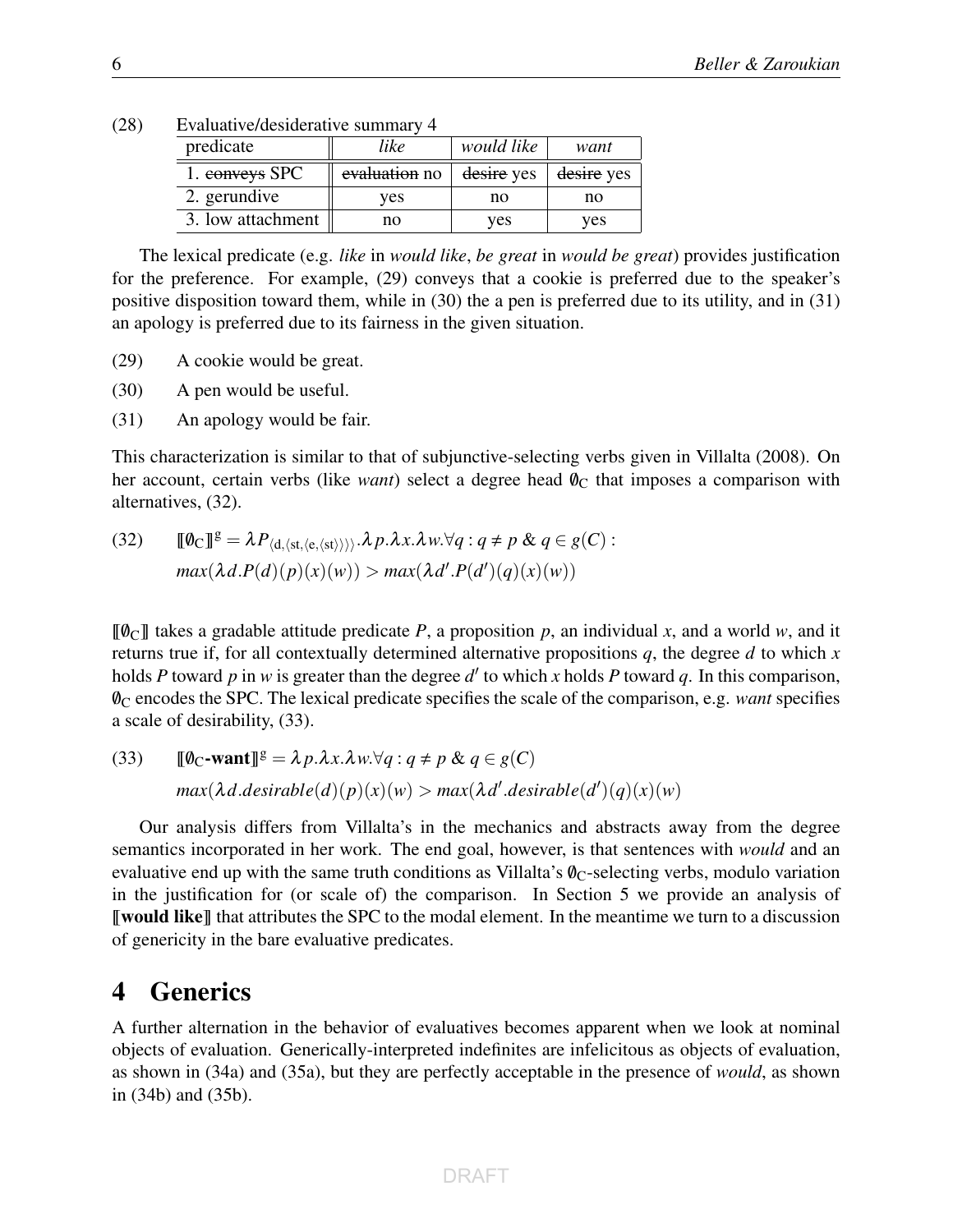| (34) | a. # Sandra likes a cookie.    | (evaluative)   |
|------|--------------------------------|----------------|
|      | b. Sandra would like a cookie. | (desiderative) |
| (35) | a. $# A$ cookie is great.      | (evaluative)   |
|      | b. A cookie would be great.    | (desiderative) |

Generic indefinites are also acceptable with the lexical desiderative *want*.

(36) Sandra wants a cookie

Infelicity with generic indefinites is a familiar property of habitual sentences (e.g. Carlson, 1980, Krifka et al., 1995, Rimell, 2004). Rimell provides an analysis of simple habitual sentences which derives this infelicity through interactions between the scopal properties of the indefinite and a generalization operator over stages of individuals. This generalization operator, identified as a verbal affix, is scopally inert. This contrasts with habitual sentences containing overt quantificational elements (e.g. quantificational adverbs), which she assigns tripartite structures. The logical form of a simple habitual is shown in (37).

(37) Mary drinks beer. (habitual)  $\exists$ sufficient $y^{\mathrm{s}}$ . $R(y^{\mathrm{s}},m) \wedge \exists z^{\mathrm{s}}$ . $R(z^{\mathrm{s}},b) \wedge drink'(z^{\mathrm{s}},y^{\mathrm{s}})$ 'There are sufficient Mary-stages that drink beer-stages to generalize to Mary herself.'

A singular indefinite provides a quantificational element which raises to take high scope, with a logical form like (38). The infelicity in (38) arises from multiple consumptions of a single object.

(38) # Mary drinks a beer. (#habitual)  $\exists x^{\circ}[peer'(x^{\circ}) \land \exists_{\text{suffixient}} y^{\text{s}}. R(y^{\text{s}}, m) \land \exists z^{\text{s}}. R(z^{\text{s}}, x^{\text{o}}) \land drink'(z^{\text{s}}, y^{\text{s}})]$ 'There is a beer such that there are sufficient Mary-stages that drink stages of that beer for us to generalize to Mary herself.'

Although the evaluative sentences are stative, rather than habitual, certain conceptual parallels suggest that a similar analysis in terms of a scope-less generalization operator is appropriate. Most notable for our purposes is that both habitual and stative sentences have something less than universal force (∃<sub>sufficient</sub>, not  $\forall$ ). Even if John is not positively disposed toward cookies at every moment, it can still be true that John likes cookies. Conversely, for the sentence to be true there must be some sufficient number of moments in which John *is* so disposed.

We consider habituals and evaluatives individual-level predicates, since they require a generalization over an individual based on sufficient exemplars. This contrasts with desiderative predicates, which involve no such generalization. This stage-level behavior of desideratives can be seen in their felicity with indefinite objects (36), where desiderative predicates do not infelicitously generalize over one object (cookie, beer, etc.). Further support for this view comes from conjoined examples. When an evaluative (individual-level) predicate is conjoined with a potentially contradictory desiderative (stage-level) predicate like *want*, no contradiction arises (40), the same is true if the desiderative is a would-bearing evaluative (41). The expected contradictions, indicated by *#*, arise when two IL or two SL predicates are conjoined, (39) and (42).

- (39) # Sandra likes cookies more than cake, but Sandra likes cake more than cookies.
- (40) Sandra likes cookies more than cake, but Sandra wants cake more than cookies.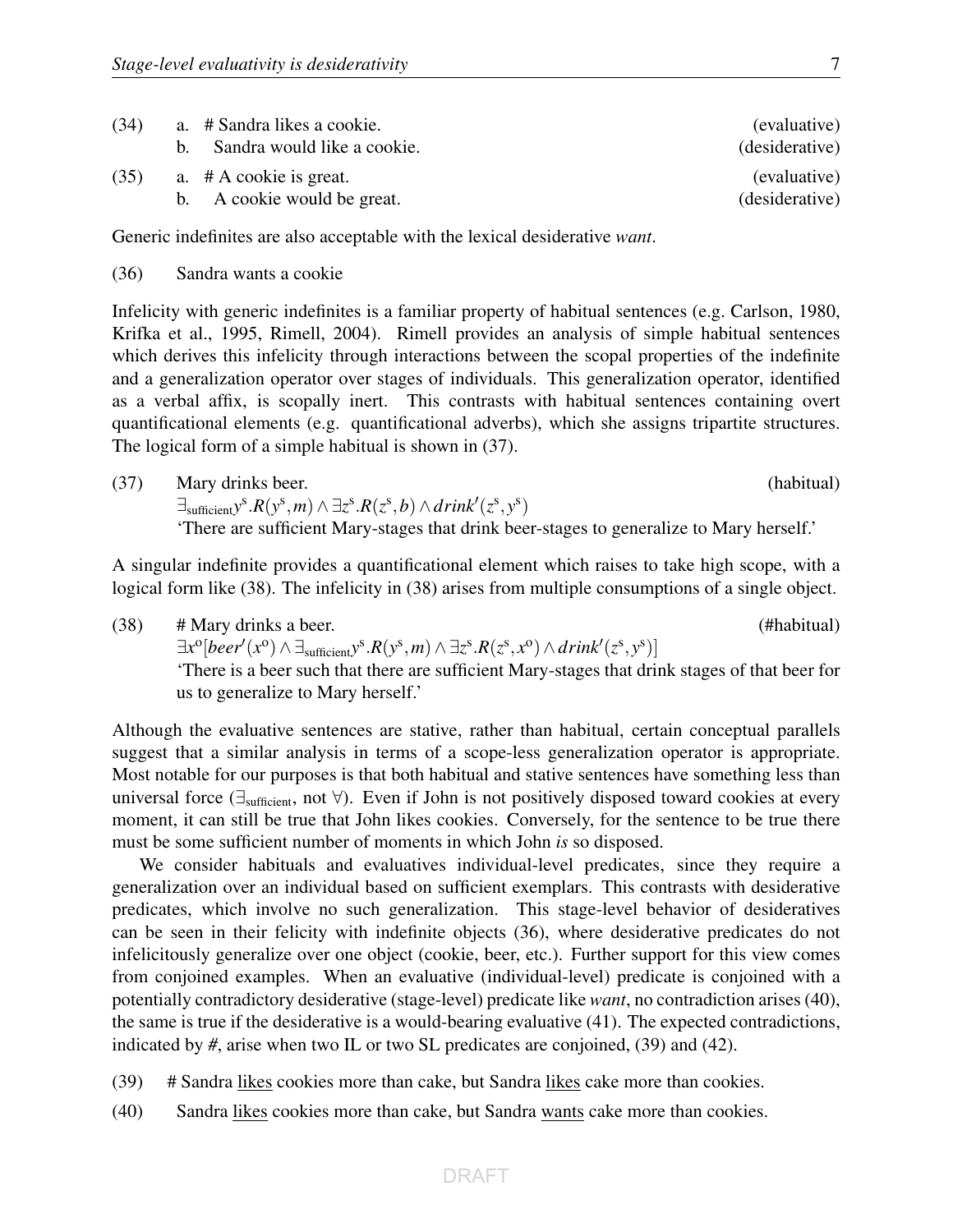- (41) Sandra likes cookies more than cake, but Sandra would like cake more than cookies.
- (42) # Sandra would like cookies more than cake, but Sandra wants cake more than cookies.

The properties that distinguish evaluatives from *would*-desideratives are summarized in (43).

| $-$ , we wave , we want we have , we want the wave |      |            |      |
|----------------------------------------------------|------|------------|------|
| predicate                                          | like | would like | want |
| $1.$ SPC                                           | no   | yes        | yes  |
| 2. gerundive                                       | yes  | no         | no   |
| 3. low attachment                                  | no   | yes        | yes  |
| 4. generic indefinite                              | no   | yes        | yes  |
| 5. contradict want                                 | no   | yes        | yes  |

(43) Evaluative/desiderative summary – final

As previously mentioned we take the strict preference condition to be the characteristic meaning of desideratives. The availability of a gerundive object is tied to the aktionsart of the predicate, which we show in Section 5.6. Following Schwarz (2008), the availability of the low attachment point (i.e. a covert HAVE small clause) is tied to a certain class of intensional transitive predicates which include *would*-desideratives. The availability of a generic indefinite object, and the contradiction when paired with a lexical desiderative, are tied to the individual-level/stage-level distinction.

Compositionally, these properties must all be tied to *would*. We propose in the next section that the key properties of *would* are the introduction of comparison (through subjunctive morphology, cf. Villalta 2008) and its future orientation (e.g. Abusch, 1998, Condoravdi, 2003). This second property restricts the temporal extent of the predicate, forcing a stage-level interpretation. Our thesis in what follows is that desiderativity is what results when an evaluative is forced into this stage-level interpretation.

# 5 Composing a desiderative

#### 5.1 Preliminaries

Evaluative predicates presuppose that the attitude holder has experienced the object of evaluation. When this presupposition is contradicted by the context, they are infelicitous,  $(44)$   $(45)$ .<sup>7</sup>

- (44) (Sandra has never experienced swimming) # Sandra likes swimming.
- (45) (The speaker has never experienced a cookie) # Cookies are great.

Note that the presupposition of experience can be challenged, e.g. by a parent in  $(46)$ .<sup>8</sup>

(46) child: I don't like lasagna. parent: But you've never tried it before!

 $7$ Thanks to Christine Gunlogson for discussion of this point.

<sup>&</sup>lt;sup>8</sup>This example also shows the presupposition projecting out of negation.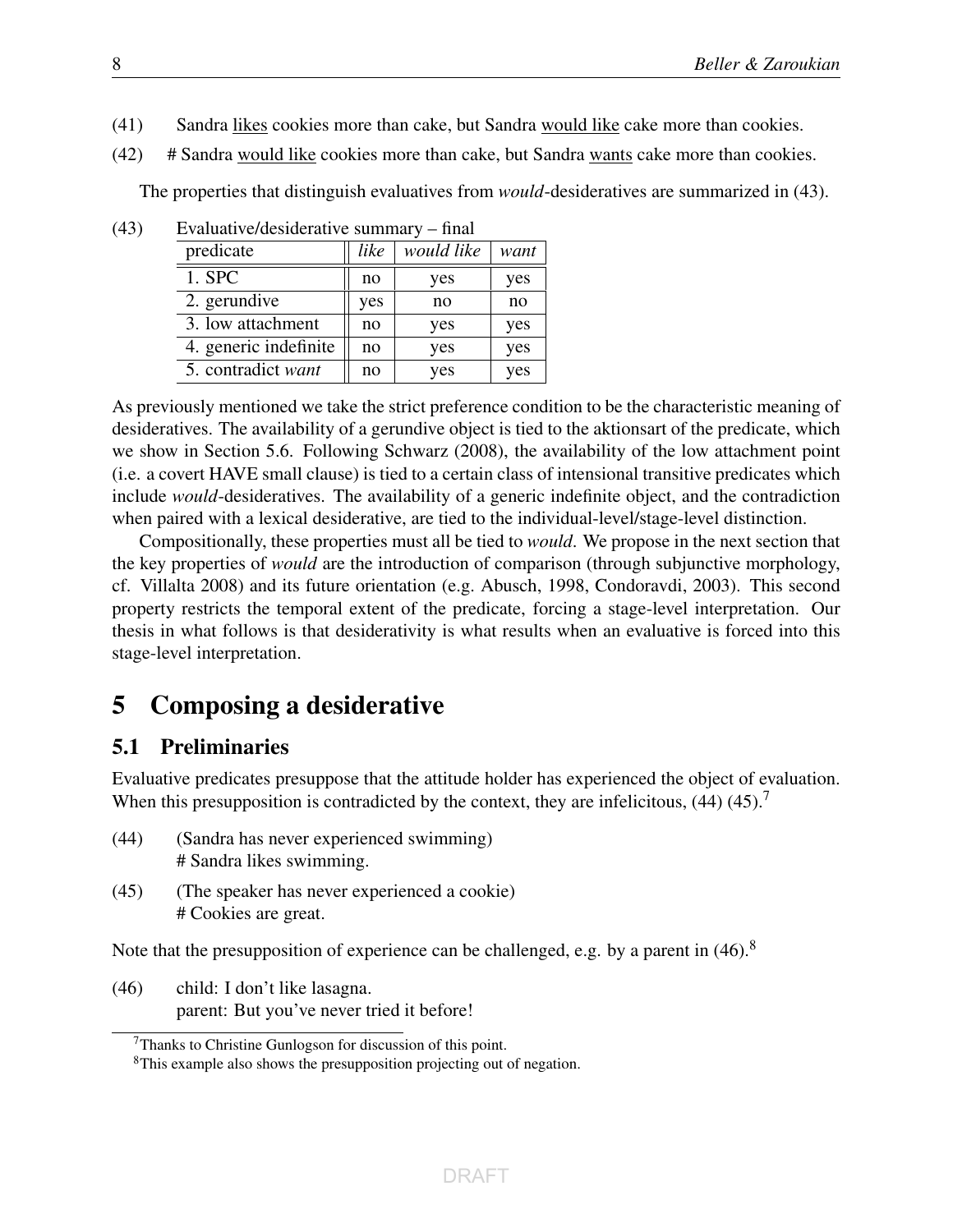As in Rimell's analysis of habituals, the generic stative meaning arises from an inductive generalization operator *Gen* (=*G* in Carlson, 1980) that does not take sentential scope. We assume for simplicity that this operator is in complementary distribution with the modal auxiliary *would*. This assumption, however, is not crucial to our analysis, as we discuss briefly in Section 5.5.

*Would* is a future oriented modal. Combining it with an evaluation intersects the temporal duration of the required experience/evaluation event with the interval supplied by the time parameter *t*. Following Abusch (1998), we take this time parameter to be an interval starting at speech-time and extending forward.

We further assume (following Condoravdi 2003 among others) that *would* is the realization of an abstract morpheme *woll* under non-present or non-indicative morphology. Villalta (2008) argues that in Spanish the subjunctive mood is invovled in comparative meanings. We extend this by assuming that our *would* is under subjunctive morphology, which contributes the SPC.

Our ontology includes the following (cf. Condoravdi, 2003):

- (47)  $D_v$ , a domain of eventualities partially ordered by a subevent relation,  $\sqsubseteq$ .
- (48) *T*, a set of time intervals ordered a precedence relation,  $\prec$ , and subinterval relation,  $\subset$ .
- (49) A function *duration* from  $D_v$  into *T*, which takes an eventuality and returns its timespan.

On the current analysis the abstract morpheme *woll* takes as its arguments a predicate of eventualities and an eventuality, and returns true just in case the predicate is true of the eventuality, and the duration of that eventuality starts at the speech time and extends into the future. This is shown in (50).

(50) 
$$
\llbracket \textbf{woll} \rrbracket^{\text{t}} = \lambda P_{\langle \text{vt} \rangle}. \lambda e_{\text{v}}. duration(e) \subseteq [t, +\infty) \& P(e)
$$

Our subjunctive morpheme, *SUBJ*, shown in (51), provides the *Strict Preference Condition*. It takes as arguments a predicate of eventualities and an eventuality. *SUBJ* returns true just in case the argument predicate is preferred to all members of the set of alternatives *Alt* that are distinct from it.

(51) 
$$
\llbracket \textbf{SUBJ} \rrbracket^t = \lambda P_{\langle \text{vt} \rangle} \lambda e_v. \forall Q_{\langle \text{vt} \rangle} : Q \neq P \& Q \in Alt : P(e) >_{\text{pref}} Q(e)
$$

Membership in *Alt* is pragmatically determined. Crucially, we assume that *Alt* minimally includes an event representation of the currently observable speech context. This particular predicate in *Alt* will include information about who is participating in the discourse, what (if any) activities participants engaging in, and salient objects in the environment.

Evaluative predicates are properties of events. They take their object of evaluation as an argument. They then take an eventuality argument and assert that the eventuality occurs at or before the time parameter and that the object of evaluation is appropriately evaluated in that event. The adjectival predicate *great* and the verbal predicate *like* are shown in (52) and (53) below.9

(52) **If**  $\text{grad} \mathbb{T}^t = \lambda x_e \cdot \lambda e_v$ **.** *duration*(*e*)  $\leq t \& x$  is experienced as great in *e*. Defined iff *x* is experienced in *e*.

<sup>9</sup>Ultimately we will need to allow both individuals and propositions as objects of evaluation, for simplicity we will restrict our attention to individuals.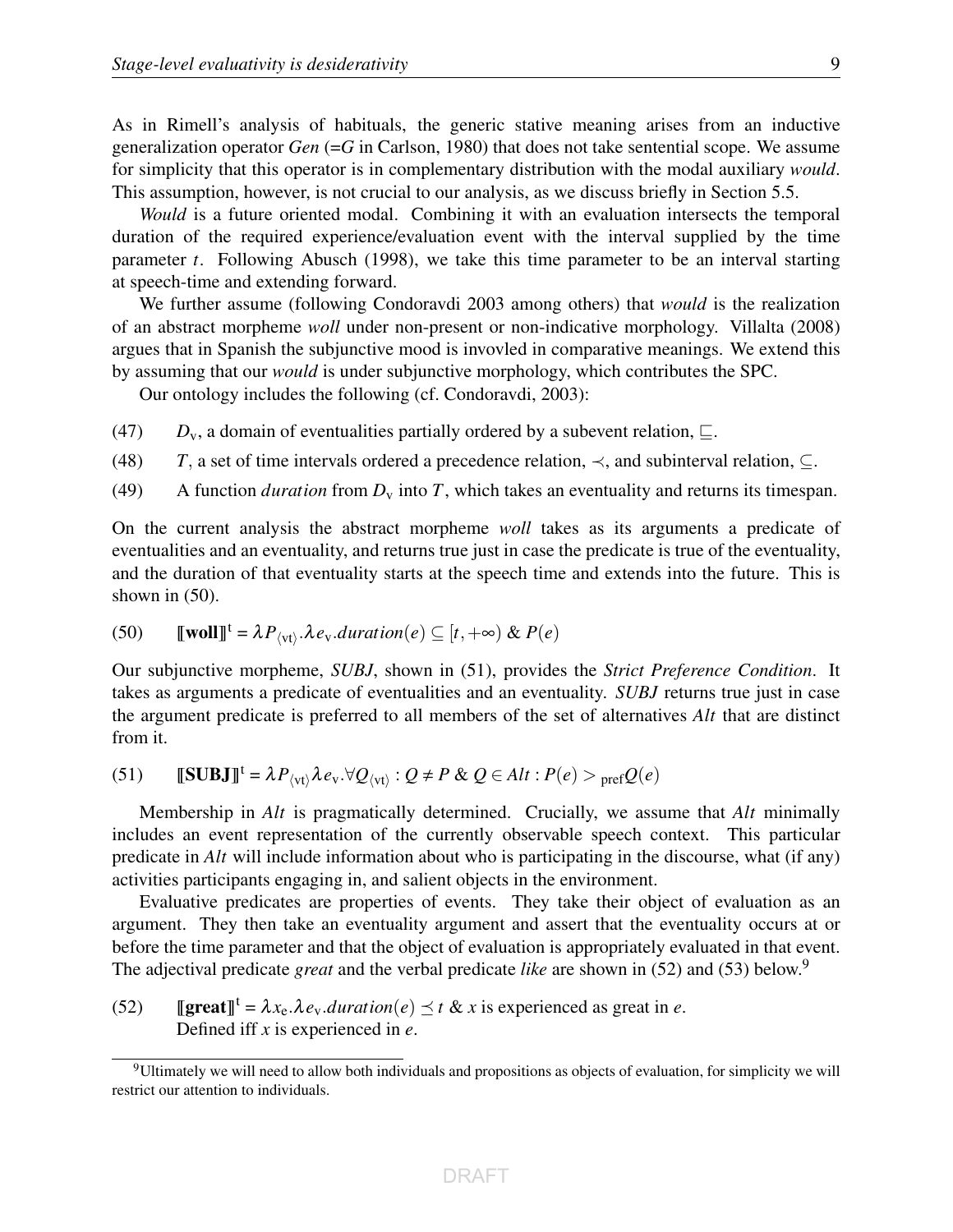(53) **Ilike**<sup><sup>t</sup> =  $\lambda x_e \cdot \lambda e_v$ .*duration*(*e*)  $\leq t \& x$  is experienced positively in *e*.</sup> Defined iff *x* is experienced in *e*.

Our scopally inert generalization operator is shown in (54).

(54) 
$$
\llbracket \mathbf{Gen} \rrbracket = \lambda P_{\langle \mathbf{vt} \rangle} \cdot \lambda e. \exists_{\text{sufficient}} e' : e' \sqsubseteq e \& P(e').
$$

This takes a property of eventualities and an eventuality as arguments and returns true if there exist sufficient sub-eventualities of the argument eventuality at which the property holds.

Explicit attitude holders are introduced by a VOICE projection (55) which combines with the evaluation through Event Identification (Kratzer, 1996).

(55) **[holder]** = 
$$
\lambda x_e \cdot \lambda e_v \cdot \text{holder}(x)(e)
$$

#### **5.2 Evaluation with a bare plural object**

With these pieces in place we can look to the composition of the evaluative sentence in (56). Here the verbal evaluative *like* first composes with the object of evaluation *cookies* and then with functional projections for the generalization operator. The event is identified with that introduced by the voice projection, and then composes with the subject *Sandra*, the explicit attitude holder.

(56) Sandra likes cookies



$$
\llbracket 3 \rrbracket^t = \lambda e_v. duration(e) \preceq t \& \expPos(cookies)(e).
$$

 $[\![2]\!]^t = \lambda e \cdot \exists_{\text{surface}} e' : e' \sqsubseteq e \& duration(e') \preceq t \& expPos(cookies)(e').$ 

$$
\llbracket \mathbf{1} \rrbracket^t = \lambda x_e. \lambda e_v. \text{holder}(x)(e) \& \exists_{\text{surface}} e' : e' \sqsubseteq e \& duration(e') \preceq t \& expPos(cookies)(e').
$$

 $\llbracket \mathbf{S} \rrbracket^{\mathsf{t}} = \exists e_v \text{.holder}(\text{Sandra})(e) \& \exists_{\text{surface}} e' : e' \sqsubseteq e \& duration(e') \preceq t \& expPos(cookies)(e').$ The eventuality argument is existentially closed at S yeilding the proposition that there is an eventuality, which Sandra is the holder of, and there are sufficient sub-eventualities, whose duration extends no further into the future than the time parameter, in which cookies are experienced positively (presupposing that they are experienced).

#### **5.3 Evaluation with an indefinite object**

We assume that an indefinite object is represented in the semantics as a generalized quantifier, a scope taking element. Since the *Gen* operator does not take scope, the indefinite will be the highest element in the structure.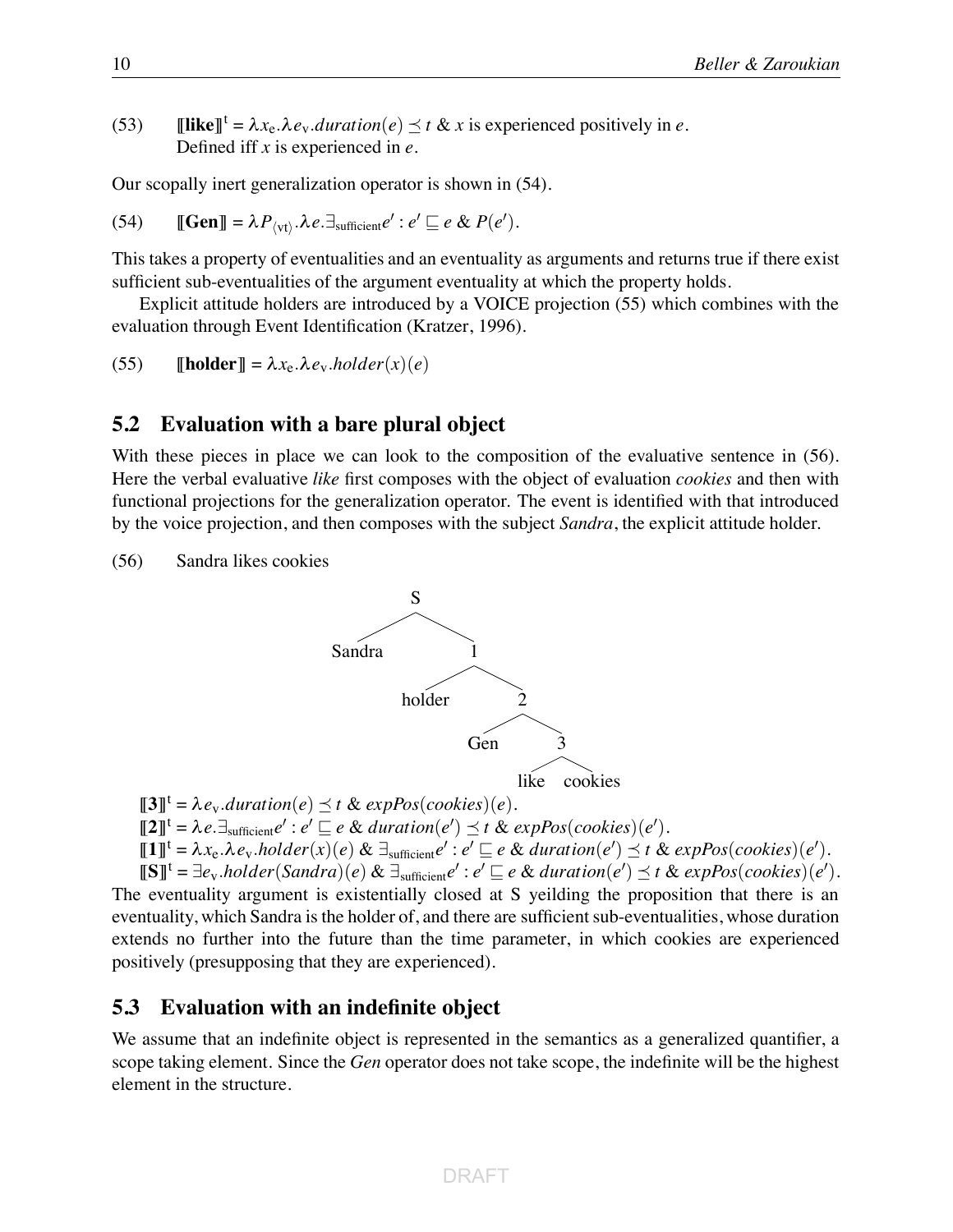$(57)$  # Sandra likes a cookie.

[ a cookie [ Sandra [ holder [ Gen [ likes \_ ] ] ] ]] **[# Sandra likes a cookie]]** =  $\exists x_e \text{.} cookie(x) \exists e_v \text{.} holder(Sandra)(e) \& \exists_{\text{suffixient}} e' : e' \sqsubseteq e \&$  $duration(e') \leq t \& expPos(x)(e').$ 

The resulting reading is that there is a single cookie which Sandra has a sufficient number of positive experiences with. Such specific readings, while possible, are somewhat infelicitous. Just as we typically do not drink the same beer multiple times, neither do we experience the same cookie multiple times; once these objects consumed they are gone.

#### **5.4 Evaluation +** *would* **= desire report**

Above, we proposed that the evaluative predicate introduces a restriction on the temporal extent of the eventuality: it extends no further than the speech time. We now propose that the introduction of the modal imposes a second constraint: the temporal extent of the eventuality extends no earlier than the speech time. The important differences from (56) and (57) are shown in nodes 2 and 3.

(58) Sandra would like cookies



At node 3 the *duration* statements simplify to *duration*( $e$ ) =  $t$ .  $[\![3]\!] = \lambda e_v$ .*duration*(*e*)  $\subseteq$  [*t*,  $+\infty$ ) & *duration*(*e*)  $\preceq$  *t* & *expPos*(*cookies*)(*e*).

At node 2, the subjunctive morpheme favorably contrasts the evaluation, *cookies are experienced positively at t*, with all contextually-supplied alternatives. This includes a representation of the speech context in which *cookies are not experienced at t*, which provides the SPC.

 $[\![2]\!] = \lambda e_v \cdot \forall Q_{\langle vt \rangle} : Q \neq [\lambda e_v' \cdot duration(e') = t \& \expPos(cookies)(e') \cdot] \& Q \in Alt : [duration(e) = t]$  $\&$  *expPos(cookies)*(*e)*] > <sub>pref</sub> $Q(e)$ 

Crucial for this analysis is the assumption that a speech-context event containing the elements of *P* (i.e. occurs at *t* and *expPos*(*cookies*)(*e*)) will be indistinguishable from *P*, making an ordering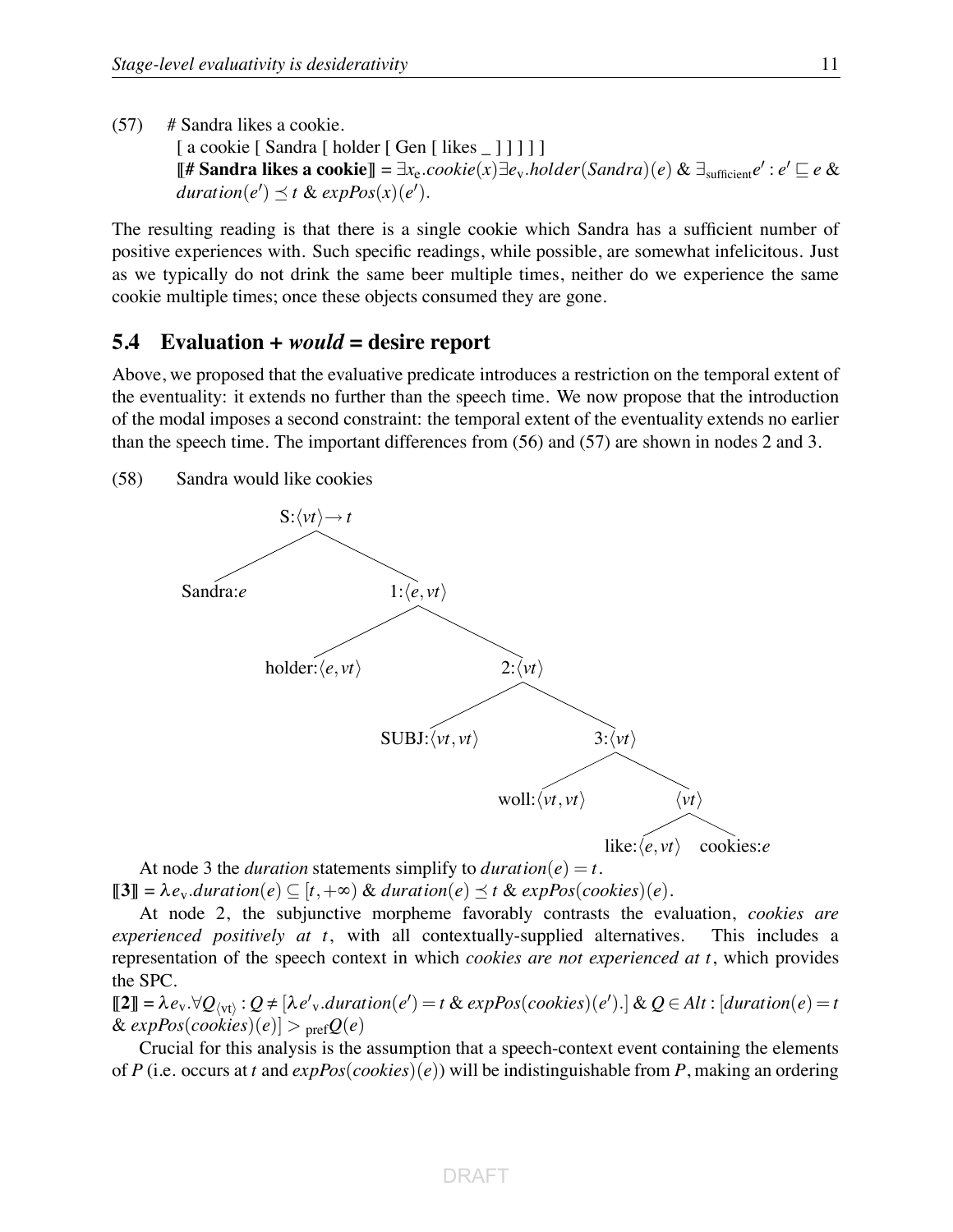impossible. This assumption allows us to correctly predict the infelicity of sentences like (59), where the speech-context predicate *Q* is indistinguishable from the argument predicate *P*.

(59) (Situation: John is eating a cookie) John: # A cookie would be fantastic.

The remaining composition is straightforward.

Note that the lexical desideratives *want* and *wish* (cf. Iatridou, 2000) are more flexible than these *would*-derived desideratives in the SPC (60). This suggests that the SPC is a necessary property of subjunctive *woll* but not of the lexical desideratives.

(60) I live in Bolivia because  $\{I$  want to *I* wish to  $\ast$  it would be great to  $\}$  live in Bolivia.

This fits nicely with Iatridou's analysis. With an infinitival complement *wish* lacks the exclusion feature that *would* encodes in its non-present-indicative morphology.

#### **5.5** *Would***-desiderative with an indefinite object**

As before, the indefinite object is a scope-taking element, but now *SUBJ*, being a quantificational element, raises as well. When the indefinite takes high scope we again have a specific reading, but we now have available the scope shown in this derivation with *SUBJ* taking highest scope. This gives a reading shown below, i.e. for all alternative eventualities that fail to have Sandra experiencing a cookie positively an eventuality that meets that requirement is preferable.

(61) Sandra would like a cookie.



!**1**"<sup>t</sup> <sup>=</sup> <sup>∃</sup>*x*e.!*e*v.*cookie*(*x*) & *holder*(*Sandra*)(*e*) & *duration*(*e*) = *<sup>t</sup>* & *expPos*(*x*)(*e*)  $[\![\mathbf{S}]\!]^{\mathsf{t}} = \lambda e_v \cdot \forall Q_{\langle \mathsf{vt} \rangle} Q \neq [\exists x_e. \lambda e'_v \cdot cookie(x) \& holder(Sandra)(e') \& duration(e') = t$ & *expPos*(*x*)(*e*% )] & *Q* ∈ *Alt*.[∃*x*e.*cookie*(*x*) & *holder*(*Sandra*)(*e*) & *duration*(*e*) = *t* &  $expPos(x)(e).] > prefQ(e)$ 

Because *Gen* is scopeless it forces a specific interpretation for indefinite objects of evaluations. A non-specific reading is available so long as there is some other scope taking element, like *SUBJ*. We mentioned earlier the assumption, reflected in this derivation, that *Gen* is in complementary distribution with *would*. If we reject this position we are left with a requirement for a sufficient number of sub-eventualities where the evaluation holds, with durations restricted to *t*. As near as we can tell, the reading with a single eventuality restricted to *t* is indistinguishable from that with sub-eventualities.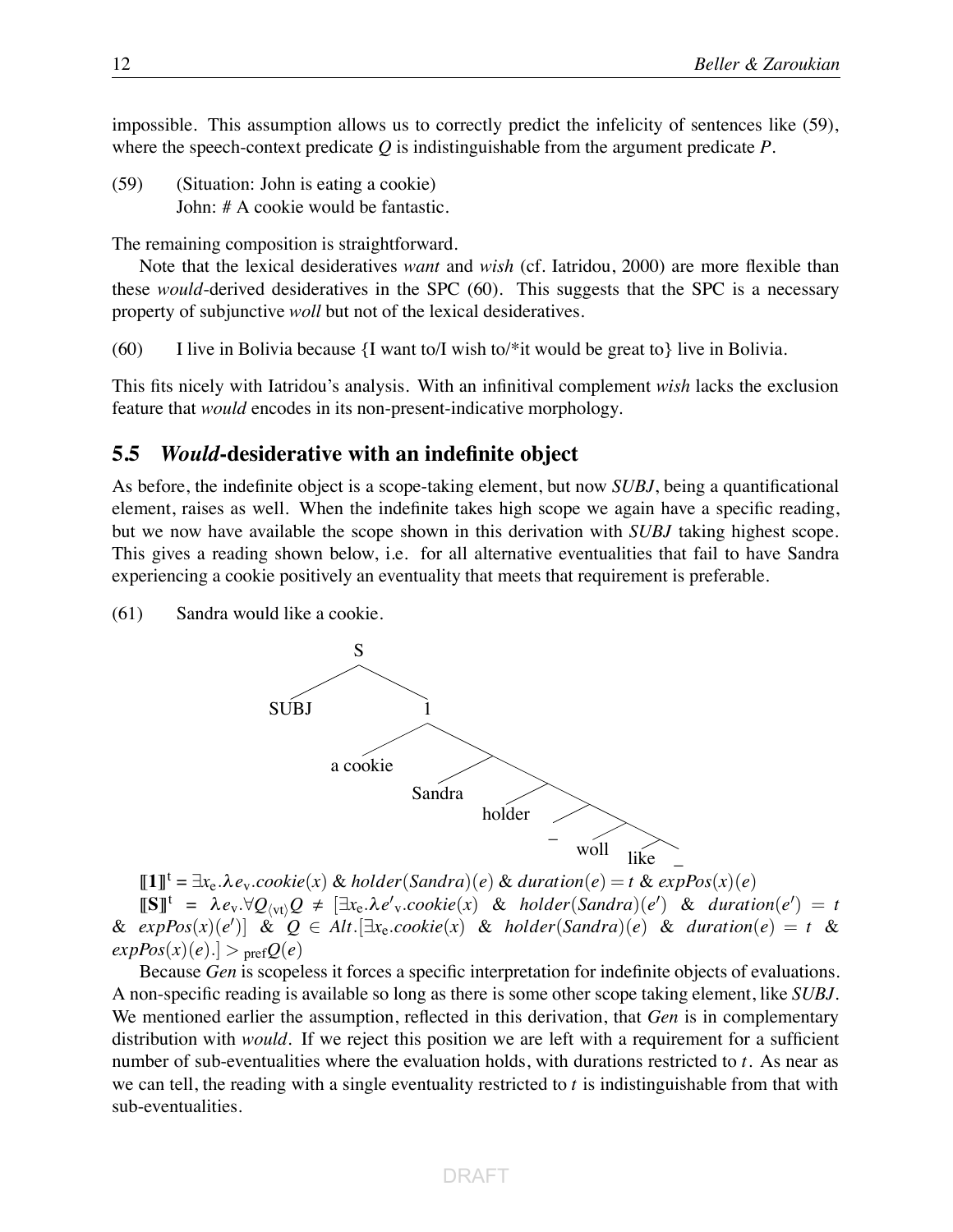#### 5.6 Gerundive objects of evaluation

Recall that bare evaluatives can take gerundives as objects of evaluation, while *would*-bearing evaluatives and desideratives cannot (cf. (5) and (11)).

- (62) John likes swimming.
- (63) a. #John would like swimming.
	- b. #John wants swimming.

This contrast can be accounted for if we treat gerundives as introducing an ongoing event. In particular let us require that the representation of a gerundive include a specification that the event started before the interval *t*, as in (64).

(64) 
$$
\llbracket \mathbf{swimming} \rrbracket^t = \lambda e_v. t \subseteq duration(e) \& \exists e' : e' \sqsubset e. \ duration(e') \prec t. \ swimming(e)
$$

When the *duration* term introduced by the gerundive intersects the time specification given by *woll*, a contradiction arises where the duration of *e* both *equals t* and *precedes t*, (65).

(65) *duration* $(e) = t \& \exists e' : e' \sqsubset e \& duration(e') \prec t$ 

### 6 Summary

| predicate             | like | would like | want |
|-----------------------|------|------------|------|
| $1.$ SPC              | no   | yes        | yes  |
| 2. gerundive          | yes  | no         | no   |
| 3. low attachment     | no   | yes        | yes  |
| 4. generic indefinite | no   | yes        | yes  |
| 5. contradict want    | no   | yes        | yes  |

(43) Evaluative/desiderative summary – final

In closing we stress that the strict preference condition, (27), is the characteristic meaning of desideratives. The SPC is supplied in *would*-desideratives by *would* ([SUBJ]), as in (51). The availability of a gerundive object is tied to the aktionsart of the predicate: the combination of a gerundive with *woll* yeilds a contradiction, (65), such that gerundives are infelicitous with desideratives. The availability of the low attachment point (i.e. a covert HAVE small clause) is tied to a certain class of intensional transitive predicates, which include both *would*-desideratives and *want*, (24). The availability of a generic indefinite object is tied to SUBJ: When SUBJ takes scope over an indefinite object, no specific reading arises, e.g. (57), (61). The contradiction of *would like* when paired with *want* reflects shared status as stage-level predicates, (39)-(42).

Finally, we would like to highlight a prediction of this analysis, namely that future oriented subjunctive modals other than *would* should also give rise to a desiderative meaning of evaluative predicates. This prediction is born out in sentences like (66), where the future-oriented modal *might* combines with the evaluative *like* to yield a desiderative interpretation

- (66) a. Sandra might like a cookie.
	- b. A cookie might be nice.